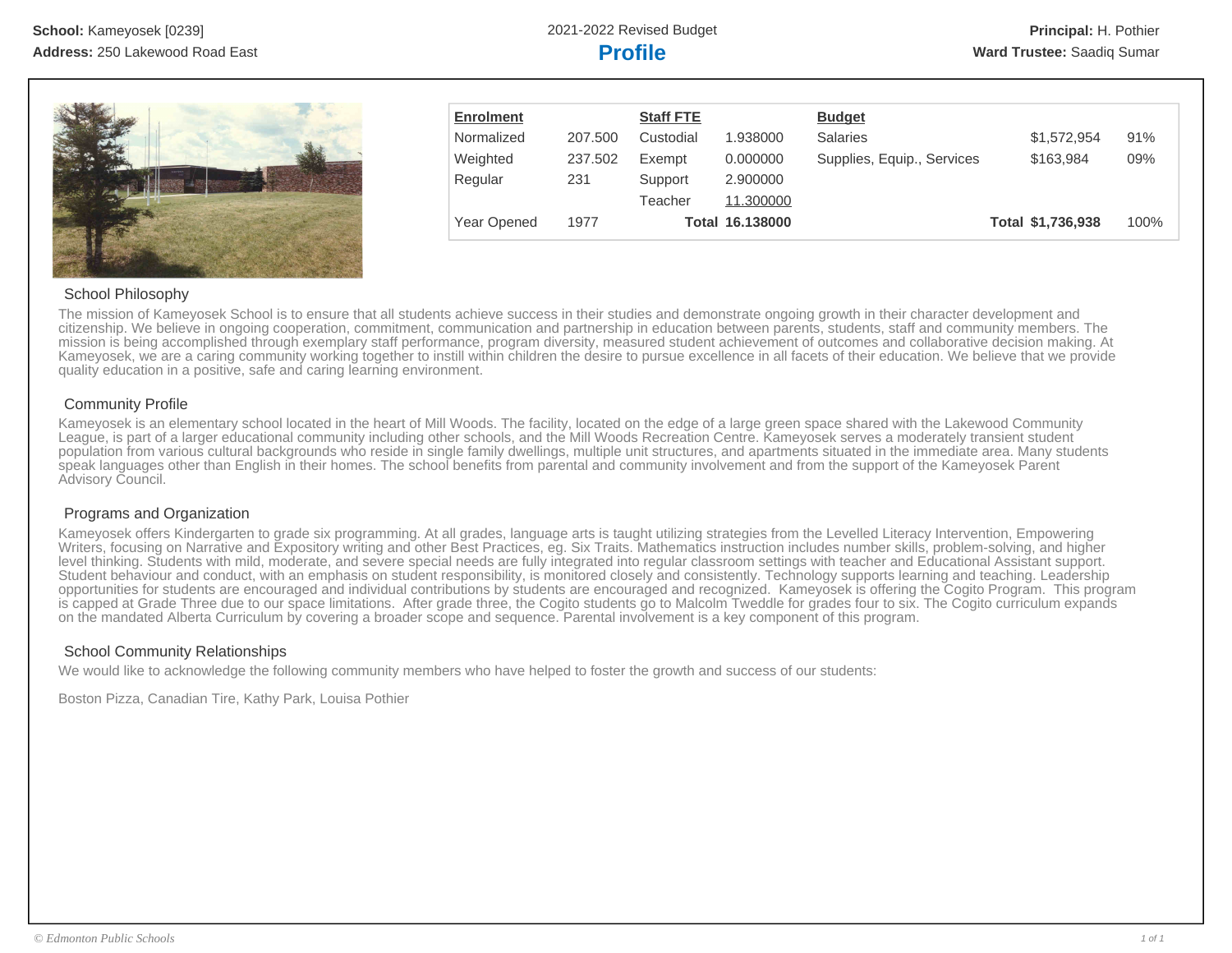**School:** Kameyosek [0239] 2020-2021 Results Review **Principal:** H. Pothier Address: 250 Lakewood Road East **Results and Implications Ward Trustee:** Sherry Adams

## **Division Priorities 2018-2022**

- 1. Foster growth and success for every student by supporting their journey from early learning through high school completion and beyond.
- 2. Provide welcoming, high quality learning and working environments.
- 3. Enhance public education through communication, engagement and partnerships.

Based on the three SMART goals that were established for 2020-2021, report on the results you achieved (with evidence, including referencing the school's Alberta Education Assurance Measure results (formerly the Accountability Pillar results) and describe how achievement of the goal supports the above Division Priorities that were in effect when the goal was set.

At Kameyosek School we are committed to fostering growth and success in each of our students with a strong focus on Literacy and Numeracy.

- By June 2021, 80% of Div 2 students will have demonstrated an increase of skills related to expressing voice, word choice and use, and elaboration with detail.
- By June 2021, 70% of Div 1 students will write in complete sentences or paragraphs for different purposes, and demonstrate an increase of skills relating to conventions and word choice.
- By June 2021, 80% of students will reach the acceptable standard for HLAT writing at grade level of programming.
- By June 2021, 90% of students receiving LLI will demonstrate one year of growth.By June 2021, 50% of Division two students and 60% of Division one students will meet or exceed the acceptable standard in numeracy on the June MIPI.
- By June 2021, 85% of students will be able to independently navigate Google Classroom and Gmail.

### **Results Achieved:**

Many areas were challenged by the Covid affecting classes in school, at home and then back again.

Staff indicates that 80% of students did demonstrate an increase in writing skills relating to expressing voice, word choice and use, and elaboration with detail. Staff indicates that 70% of students met the standards for writing in complete sentences or paragraphs, demonstrate an increase of skills relating to conventions and word choice.

80% of students did reach the acceptable standare for HLAT writing at their grade level of programming.

90% of students receiving LLI did demonstrate one year of growth, when they completed a full cycle of programming.

Due to Covid a June MIPI was not completed.

Over 85% of students were able to navigate Google Classroom and Gmail.

- $\bullet$ LLI will continue to be provided to assist students at risk at a level the school can afford.
- By June 20, 90% of students receiving LLI will show one year of growth.
- Staff will continue to have the opportunity to attend professional development sessions that support our work.
- 90% of staff will be satisfied with the professional learning opportunities offered during the 2020-2021 year.
- Ensure a safe and caring environment for LGBTQ+ students and families through identifying safe contact staff members and a safe space classroom.
- Ensure a safe and caring environment for staff and students through prevention and rapid response to health risks and fostering positive relationships.

**Results Achieved:** We had .9 FTE in Feb. March and April with Mrs. Hippe. .2 FTE all year with Mrs Cranford. From April on a .5 with Kayla Rados. .

The grade one students on LLI did not meet 90% target of one year growth as interruptions with programming shutdowns limited the length of the program received. Three of the five groups with LLI programming did meet the target of 90% achieving one year of growth. Groups in grade 2 and 5.

Staff did attend online PD that met our goals when it was available.

100% of staff was satisfied with the professional learning opportunities offered

Students and staff were aware of whom our safe contact person is, Ms. Bolt. Safe classroom is identified outside in the hall and students are aware of the choice.

Covid practices were followed completely and size of school and separate entrances and field areas allowed for minimal contact between any chohorts. Division protocols for Covid allowed for efficient and timely attention to health risks.

Pizza lunches, individual cohort treats and student recognition assisted in positive relationship building. Use of daily announcements to play positive videos and fun interactive songs also contributed to student attitudes in a positive way.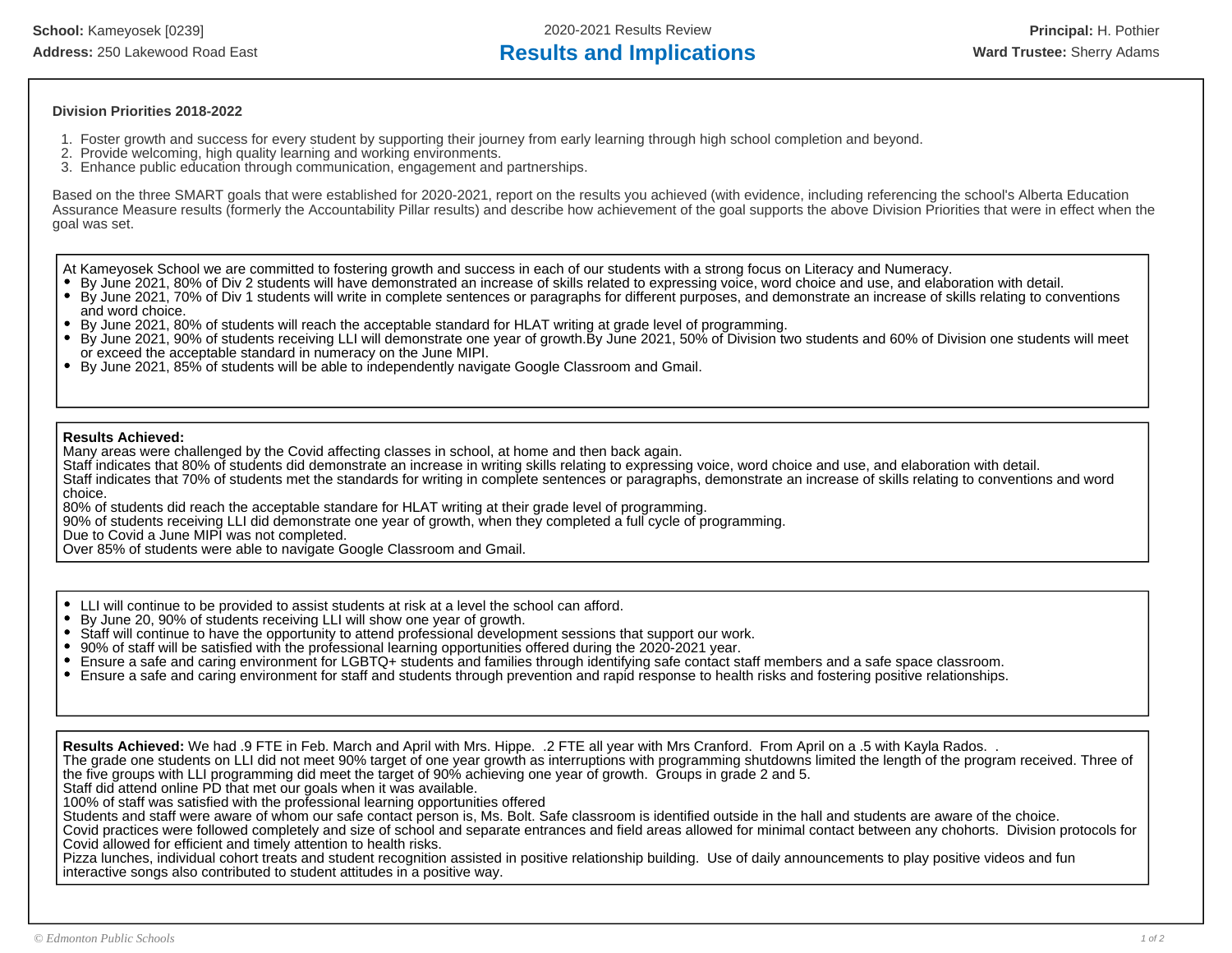## Address: 250 Lakewood Road East **Results and Implications Ward Trustee:** Sherry Adams

- A Colour Cycle Program based on recycling Markers will be run by the Grade three/four class.
- The Flag Team will continue to raise and lower the flags on a daily basis (weather permitting).
- Daily announcements will be used to recognize student achievement in demonstrating monthly character focus.
- Our Christmas Food Bank support will be continued.
- Communication with our families will be facilitated by use of SchoolZone, phone calls, newsletters, texting and phone apps.
- School Messenger and student agendas will continue to be the communication bridge between the school and parents.

**Results Achieved: Markers were collected for a short time before Covid but stopped when the rules put us into Cohorts.**

**The grade five class continued to handle the flag team duties all year.**

**Announcement package changed from a student team producing from grades 4-5-6 to one administrator producing. Monthly character focus continued with announcements but the team and class recognition in assemblies stopped.** 

**We did have boxes of food for the Food Bank again this year brought in by students. Two families received Xmas dinner and presents through the generous donation of one of our school sponsors.**

**Communication with families was supported by use of SchoolZone, phone calls, video conferencing and use of phone texting.**

**School messenger and student agendas were used heavily by many classrooms to bridge communication between school and parents.**

**What were the biggest challenges encountered in 2020/21? Covid was the dominant challenge to students, staff, and families. Numerous protocols that continually changed and covid cases that affected quarantining of classes as well as being in school then online and back again was a huge test for everyone. Developing the skills for online teaching was assisted by the PD staff went through learning the ins and outs of Google Classroom prior to the outbreak of Covid and the move to online teaching. This assisted in keeping down the stress levels of having to learn how to use the program as well as how to prepare materials and children for online Chromebook teaching.** 

**Attendance continues to be a challenge for many of our at risk children.** 

**What are the implications from 2020/21 that will impact your current year plan?** 

**Increased focus on Empowering Writers to develp our school writing skills. One staff meetings a month to focus on the evidence of writing skills being worked on in each class. Every teacher to develop monthly writing skills plan, naming the specifics of the skills from Epowering Writers teachers manuals to direct the plan. School bulletin boards and daily announcements will be used to highlight this focus...**

**School will bring back student spirit activities. Mystery Sound and Famous Amos Trivia Question to be reintroduced since pause with Covid. Staff will look at introducing some school spirit days. eg. wearing pajamas, hat day,** 

**Principal will join students during recesses to focus on listening skills of students and to bring attention to daily announcements. As he visits the various cohorts in the fields he will ask students to relate key information from announcments that were made, and those that listened carefully and are successful giving the response will earn a small treat.**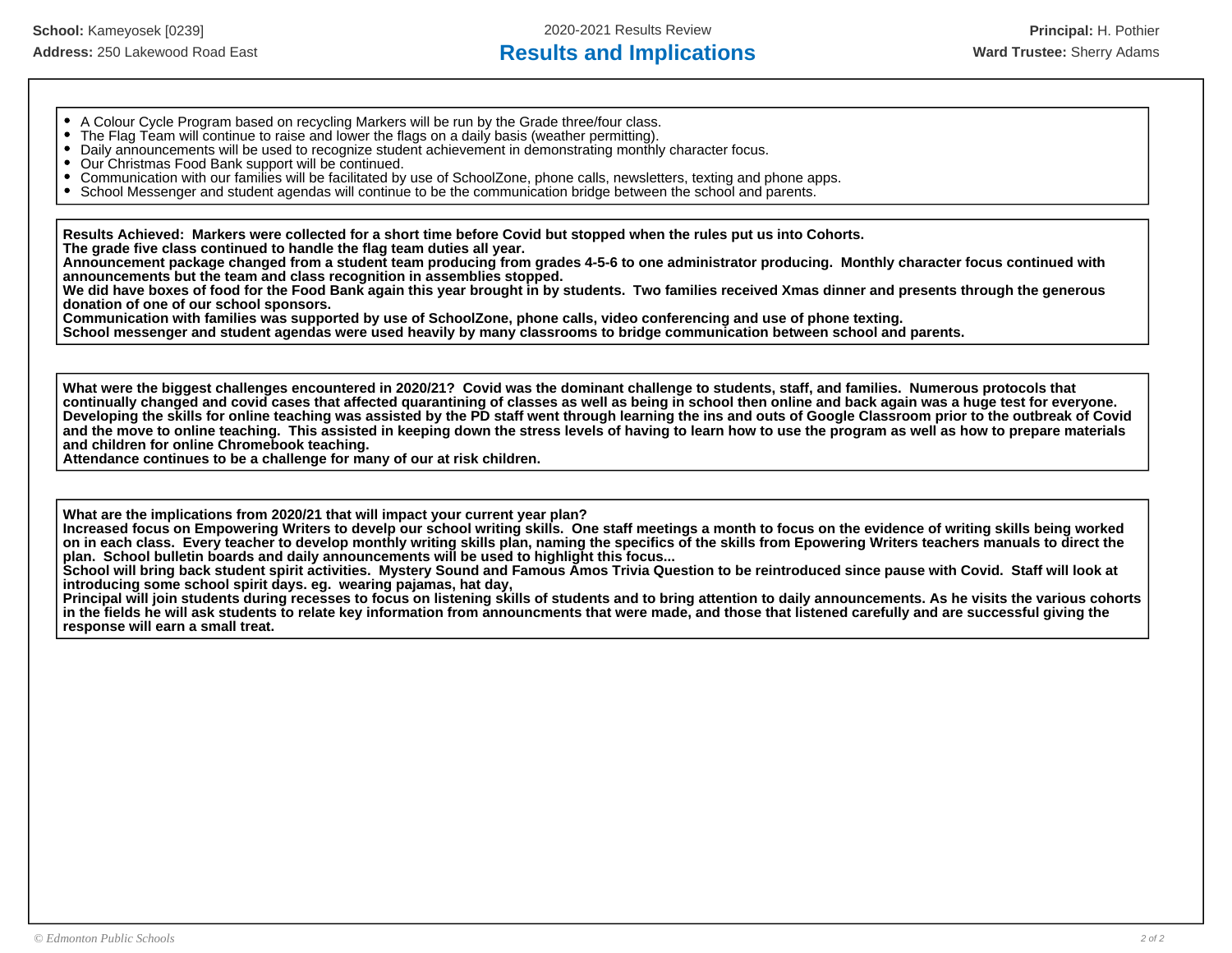# **Required Alberta Education Assurance Measures - Overall Summary**



**Spring 2021** 

## **Kameyosek School (7239)**

|                                   |                                                                          | Kameyosek School (7239)  |                            |                        | <b>Measure Evaluation</b> |                 |                  |
|-----------------------------------|--------------------------------------------------------------------------|--------------------------|----------------------------|------------------------|---------------------------|-----------------|------------------|
| <b>Assurance Domain</b>           | <b>Measure</b>                                                           | Current<br><b>Result</b> | <b>Prev Year</b><br>Result | Prev 3 Year<br>Average | Achievement               | Improvement     | Overall          |
| Student Growth and<br>Achievement | <b>Student Learning Engagement</b>                                       | 83.7                     | n/a                        | n/a                    | n/a                       | n/a             | n/a              |
|                                   | Citizenship                                                              | 80.9                     | 88.4                       | 88.4                   | High                      | <b>Declined</b> | Acceptable       |
|                                   | 3-year High School Completion                                            | n/a                      | n/a                        | n/a                    | n/a                       | n/a             | n/a              |
|                                   | 5-year High School Completion                                            | n/a                      | n/a                        | n/a                    | n/a                       | n/a             | n/a              |
|                                   | <b>PAT: Acceptable</b>                                                   | n/a                      | n/a                        | 71.3                   | n/a                       | n/a             | n/a              |
|                                   | <b>PAT: Excellence</b>                                                   | n/a                      | n/a                        | 10.3                   | n/a                       | n/a             | n/a              |
|                                   | Diploma: Acceptable                                                      | n/a                      | n/a                        | n/a                    | n/a                       | n/a             | n/a              |
|                                   | Diploma: Excellence                                                      | n/a                      | n/a                        | n/a                    | n/a                       | n/a             | n/a              |
| Teaching & Leading                | <b>Education Quality</b>                                                 | 90.3                     | 94.6                       | 93.0                   | Very High                 | Maintained      | <b>Excellent</b> |
| Learning Supports                 | Welcoming, Caring, Respectful and Safe Learning<br>Environments (WCRSLE) | 85.8                     | n/a                        | n/a                    | n/a                       | n/a             | n/a              |
|                                   | <b>Access to Supports and Services</b>                                   | 84.2                     | n/a                        | n/a                    | n/a                       | n/a             | n/a              |
| Governance                        | <b>Parental Involvement</b>                                              | 88.6                     | 86.1                       | 84.4                   | Very High                 | Maintained      | Excellent        |
| Notes:                            | For Intern                                                               |                          |                            |                        |                           |                 |                  |

#### Notes:

1. Data values have been suppressed where the number of respondents/students is fewer than 6. Suppression is marked with an asterisk (\*).

- 2. The 2020/21 administration of the AEA survey was a pilot. The Citizenship measure was adjusted to reflect the introduction of the new AEA survey measures. In addition, participation in the survey was impacted by the COVID-19 pandemic. Evaluations have not been calculated as 2020/21 survey results are not comparable with other years.
- 3. Participation in the 2019/20 Diploma Exams was impacted by the COVID-19 pandemic. In the absence of Diploma Exams, achievement level of diploma courses were determined solely by school-awarded marks. Caution should be used when interpreting high school completion rate results over time.
- 4. The "N/A" placeholder for the "Current Result" for PAT and Diploma Exam measures are included until results can be updated in the Fall.
- 5. Aggregated PAT results are based upon a weighted average of percent meeting standards (Acceptable, Excellence). The weights are the number of students enrolled in each course. Courses included: English Language Arts (Grades 6, 9, 9 KAE), Français (6e et 9e année), French Language Arts (6e et 9e année), Mathematics (Grades 6, 9, 9 KAE), Science (Grades 6, 9, 9 KAE), Social Studies (Grades 6, 9, 9 KAE).
- 6. Participation in the Provincial Achievement Tests and Diploma Examinations was impacted by the fires in 2016 and 2019, as well as by the COVID-19 pandemic in 2020. Caution should be used when interpreting trends over time
- 7. Aggregated Diploma results are a weighted average of percent meeting standards (Acceptable, Excellence) on Diploma Examinations. The weights are the number of students writing the Diploma Examination for each course. Courses included: English Language Arts 30-1, English Language Arts 30-2, French Language Arts 30-1, Français 30-1, Mathematics 30-1, Mathematics 30-2, Chemistry 30, Physics 30, Biology 30, Science 30, Social Studies 30-1, Social Studies 30-2.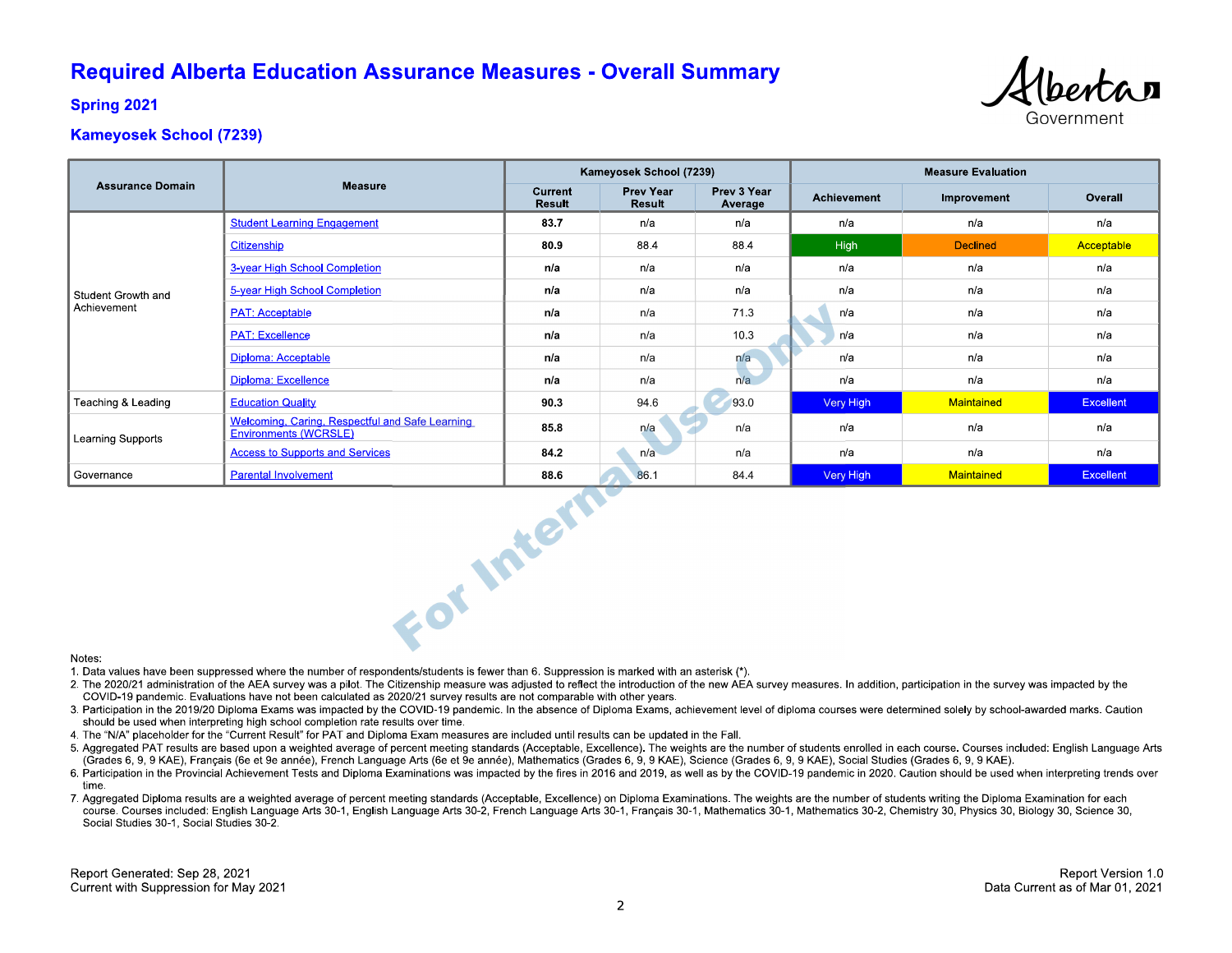## **Division Priorities 2018-2022**

- 1. Foster growth and success for every student by supporting their journey from early learning through high school completion and beyond.
- 2. Provide welcoming, high quality learning and working environments.
- 3. Enhance public education through communication, engagement and partnerships.

The following SMART (Specific, Measureable, Attainable, Relevant, Time-Framed) goals have been established for the 2021/2022 school year. Select the Division Priority number that the goal supports from the drop-down box. Schools are to set one goal for each priority. Central DU's can set their goals around one or more priorities.

At Kameyosek School we are committed to fostering growth and success in each of our students with a strong focus on Literacy and Numeracy.

- By June 2022, 80% of Div 2 students will have demonstrated an increase of skills related to expressing voice, word choice and use, and elaboration with detail, at their level of programming.
- By June 2022, 70% of Div 1 students will write in complete sentences or paragraphs for different purposes, and demonstrate an increase of skills relating to conventions and word choice, at their level of programming.
- By June 2022, 80% of students will reach the acceptable standard for HLAT writing at their grade level of programming.
- $\bullet$ By June 2022, 90% of students receiving LLI will demonstrate one year of growth.
- By June 2022, 80% of students will show a year's growth in reading and numeracy on the spring CAT5.

**Priority 1**

- LLI will continue to be provided to assist students at risk at a level the school can afford.
- By June 20, 90% of students receiving LLI will show one year of growth.
- Staff will continue to have the opportunity to attend professional development sessions that support our work.  $\bullet$
- 90% of staff will be satisfied with the professional learning opportunities offered during the 2021-2022 year.
- $\bullet$ Ensure a safe and caring environment for LGBTQ2S+ students and families through identifying safe contact staff members and a safe space classroom. As well, staff will include opportunities throughout the year for class discussions.
- Staff will participate in professional learning working on Indigenous Education and provide experiences for our students to engage in expanding their own understanding.
- Ensure a safe and caring environment for staff and students through prevention and rapid response to health risks and fostering positive relationships.  $\bullet$

**Priority 2**

**Prity 3** 

- The Flag Team will continue to raise and lower the flags on a daily basis (weather permitting).
- Daily announcements will be used to recognize student achievement in writing.
- Terry Fox Foundation, Christmas Food Bank, and Heart and Stroke support will be continued.
- Communication with our families will be facilitated by use of SchoolZone, phone calls, newsletters, texting and phone apps.
- School Messenger and student agendas will continue to be the communication bridge between the school and parents.
- Students will be recognized monthly on announcements for their efforts in our character education focus.